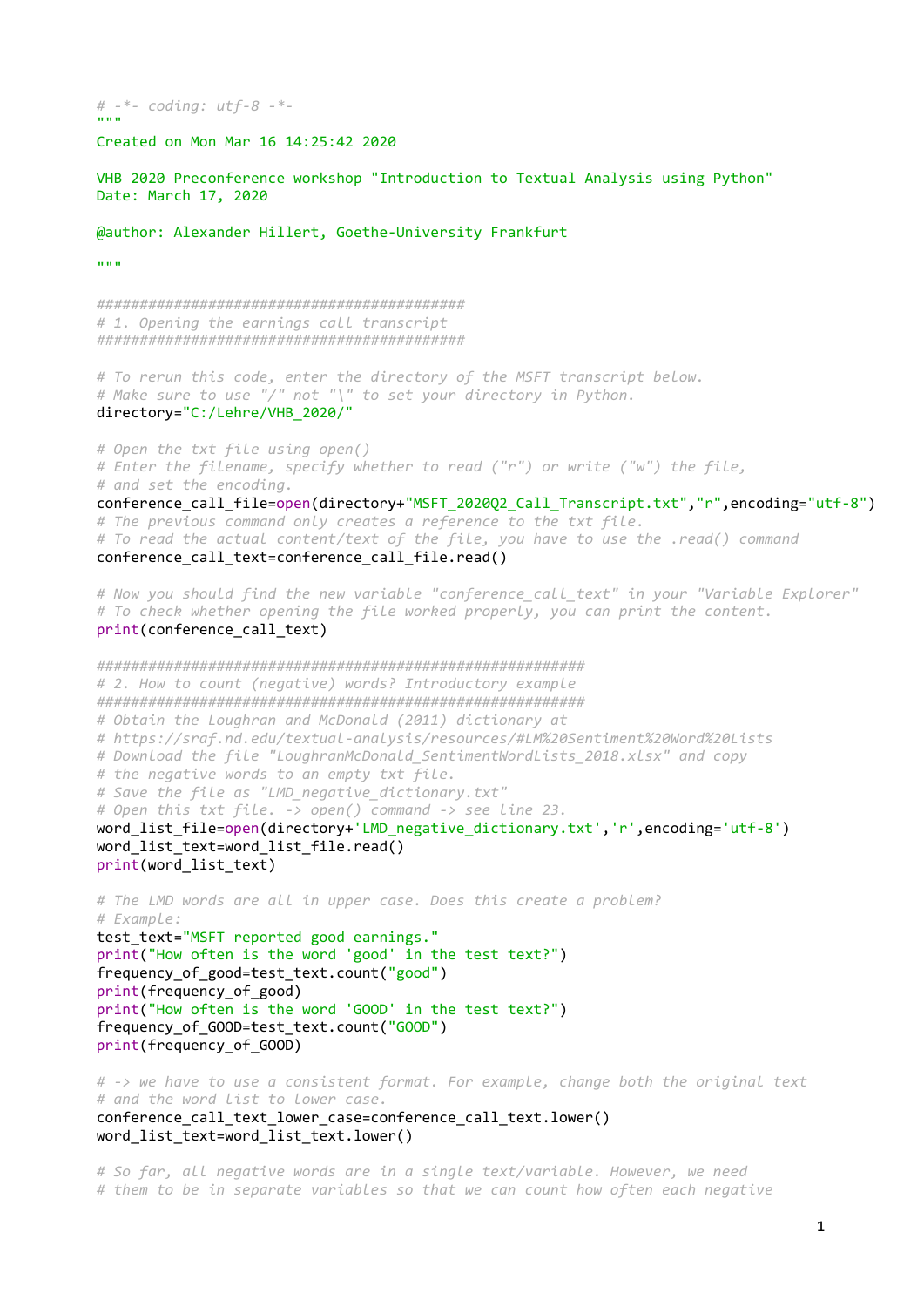```
# word appears in the text.
# Idea: count negative word 1, count negative words 2, ..., count negative word N.
# Lists are a type of Python objects that are very useful for this purpose.
# To get the list of negative words we can split the text by line, as
# every line contains exactly one negative word.
# To split by line, use the split() command. "\n" is the code for line breaks.
negative words=word list text.split('\n')
print("\nBelow you see the list of negative words.")
print(negative_words)
print("n\nu") # creates empty lines to better structure the output window.
# Now, the negative words are separate list elements (see also Variable Explorer).
# How to work with the list?
print("The first negative word is "+negative_words[0])
print("The second negative word is "+negative words[1])
print("The third negative word is "+negative_words[2])
print("The fourth negative word is "+negative_words[3])
print("The last negative word is "+negative_words[2354])
# The list has 2355 elements (as shown in the Variable Explorer).
# However, as counting starts at 0, the last element is number 2354.
# the following command would raise an error because there is no element 2355.
# print("The last negative word is "+negative words[2355])
# How is the list helpful?
# -> we can write a loop from 0 to 2354 to automatically count the frequencies
# of the negative words.
print("\nFirst example\n")
test_text="Due to the Corona virus the firm had to abandon its operations."
# The first negative word is abadon -> count how often we find abadon in the text.
frequency of abandon=test text.count(negative words[0])
print("\nThe negative word "+negative_words[0]+" is found "+str(frequency_of abandon))
# Now count many negative words.
# In this example we use a while loop
print("\nFirst example - using a loop\n")
i=0while i<=3:
   print("The negative word number "+str(i)+" is "+negative words[i])
    # count the frequency of negative word i.
    frequency_of_negative_word=test_text.count(negative_words[i])
   # print the result.
   print("In the test text "+negative words[i]+" is found "\
   +str(frequency_of negative word)+" times.")
    # continue with the next negative word
i=i+1# -> So far, the result looks okay.
# Consider a second example
print("\nSecond example\n")
test text="Due to the Corona virus the firm had to abandon its operations. "\
+"This abandonment hurts earnings."
print("Now, our test_text is:\n"+test_text)
i=0while i<=3:
   print("The negative word number "+str(i)+" is "+negative words[i])
   frequency of negative word=test text.count(negative words[i])
   print("In the test text "+negative words[i]+" is found "\
    +str(frequency_of_negative_word)+" times.")
```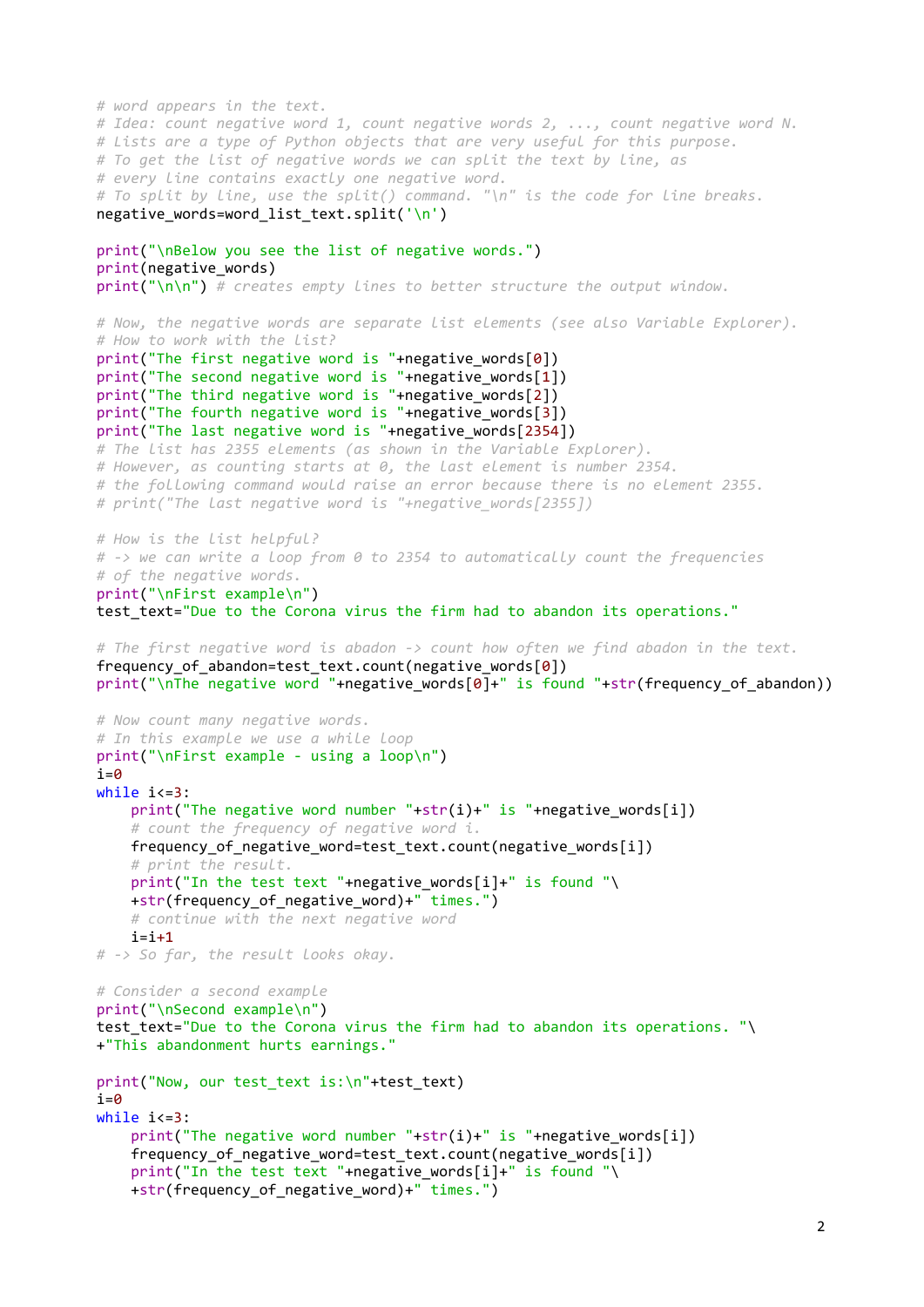```
 # continue with the next negative word
   i=i+1# PROBLEM: abandon is counted twice!!!
# Why? Because "abandon" is part of ABADONment.
# How to solve this problem?
# -> Split test_text into a list of individual words.
# How does splitting into words work?
# -> use so called "word boundaries"
# In Python syntax a word boundary is "\W".
# Symbols like ".", "?", " ", and "\n" are all word boundaries.
# There can be multiple word boundaries in a row. In our example "operations. This"
# -> there is the "." and the " "
# -> require not exactly 1 but at least 1 word boundary -> "W{1}, "
# i.e. we split the text by one or more word boundaries.
# Word boundaries are part of so called Regular Expressions.
# -> import the Python module for Regular Expressions.
import re
# Split the test text into words
test_words=re.split("\W{1,}",test_text)
print("\nThe words of our test text are:")
print(test_words)
# Does using the list help in getting the word count right?
print("\nSecond example - second try\n")
i=0while i \leq 3:
   print("The negative word number "+str(i)+" is "+negative words[i])
     # now use test_words not test_text.
   frequency of negative word=test words.count(negative words[i])
   print("In the test text "+negative words[i]+" is found "\
    +str(frequency_of_negative_word)+" times.")
    # continue with the next negative word
   i=i+1# Yes, this approach works!
##############################################################
# 3. How to count (negative) words? Applied to MSFT's call
##############################################################
# the list of negative words is ready.
# We need to split MSFT's text into words
# Like before, use at least one word boundary "\W{1,}" to split.
conference call words=re.split("\W{1,}",conference call text lower case)
print(conference_call_words)
# We want to count the number of negative words in total.
negative word count=0
# Use the while loop but now from 0 to 2354 (=number of negative words).
i=0while i<=2354:
    # Determine the frequency of negative word i.
   frequency of negative word=conference call words.count(negative words[i])
   # add it to the total number of negative words in the text.
    negative_word_count=negative_word_count+frequency_of_negative_word
   # continue with the next negative word.
   i=i+1print("\nThe earnings conference call contains "+str(negative word count)\
```

```
+" negative words in total.\n")
```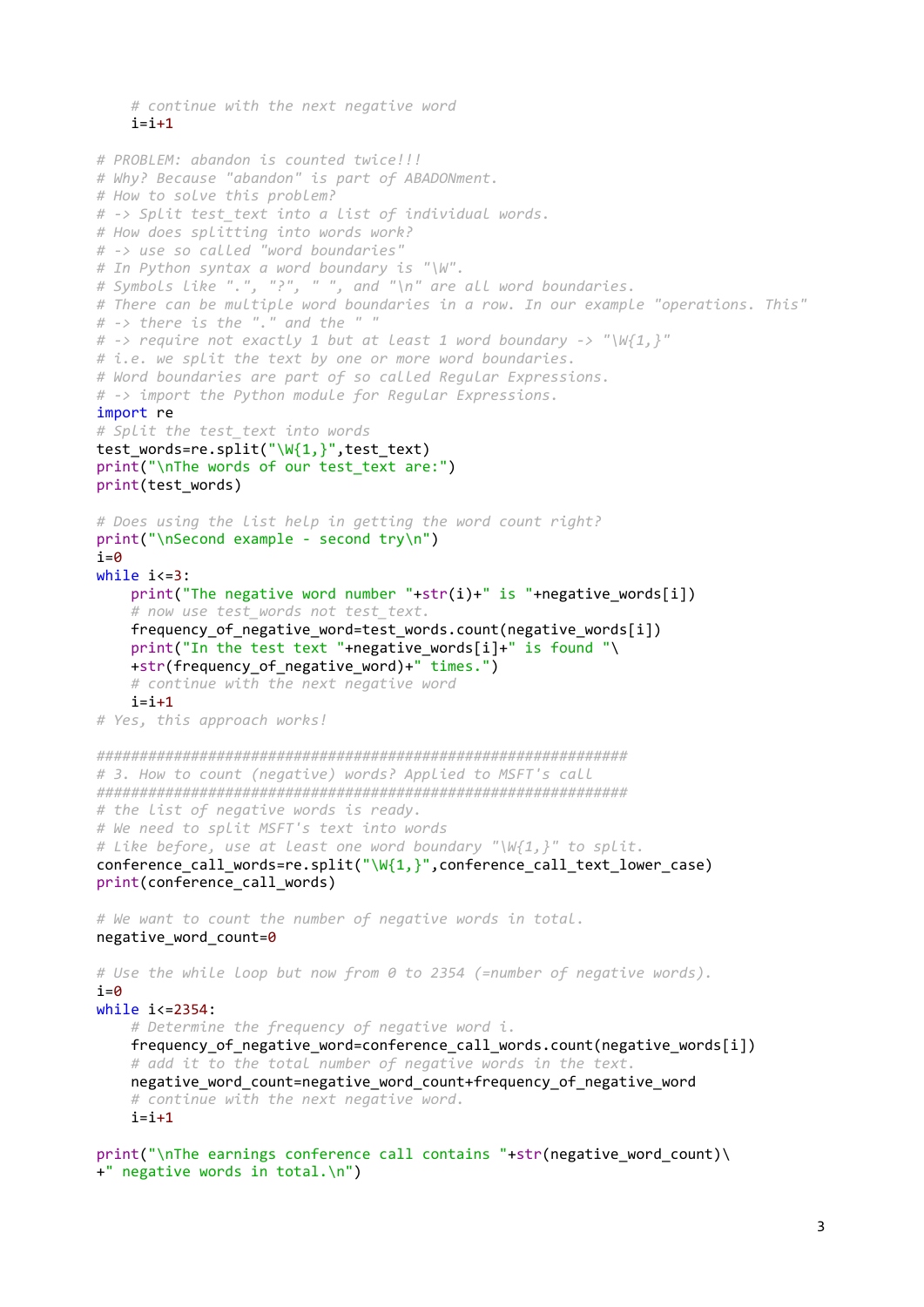############################################################################## # 4. How to determine the PERCENTAGE of negative words? Applied to MSFT's call ############################################################################## # What is the total number of words in the call? # Every list element in conferece call words is a single word. # -> the number of list elements is the number of words. # You can get the number of list elements by the length len() of the list.

## word count=len(conference call words)

## print("The earnings conference call contains "+str(word count)+" words in total.\n")

percentage of negative words=negative word count/word count\*100

print("The earnings conference call contains "+str(percentage of negative words)\ +"% negative words.\n")

################################################################################## # 5. What are the most frequent words in the conference call? ################################################################################## # An easy way to get the most frequent words is to use so called counters. # Counters take a list as input and show the frequency of every value in the list.

# To use Counters you have to import the "collections" package. import collections

```
# Example
word list example=["good","bad","earnings","bad","good","bad"]
print("\nThe list in our example is:\n")
print(word_list_example)
```
# Add the words to our counter word list example counter=collections.Counter(word list example) print("\nThe resulting counter in our example is:") print(word list example counter)

# Apply the counter to MSFT's earnings call. conference call counter=collections.Counter(conference call words)

# Get the 30 most frequent words top 30 words=conference call counter.most common(30)

# Print the top 30 words print("\nThe 30 most frequent words in MSFT's conference call are") print(top\_30\_words)

################################################################################## # 6. What are the most frequent negative words? ################################################################################## # Determining the most frequent negative words is not as easy as determining # the most frequent words in the text because we first need to create a list # of all negative words in the text. # Approach: go over each word in the document. If the word is in the LMD negative # dictionary, add the word to the list of negative words # create an empty list. negative conference call words=[]

# As before, we use a while loop.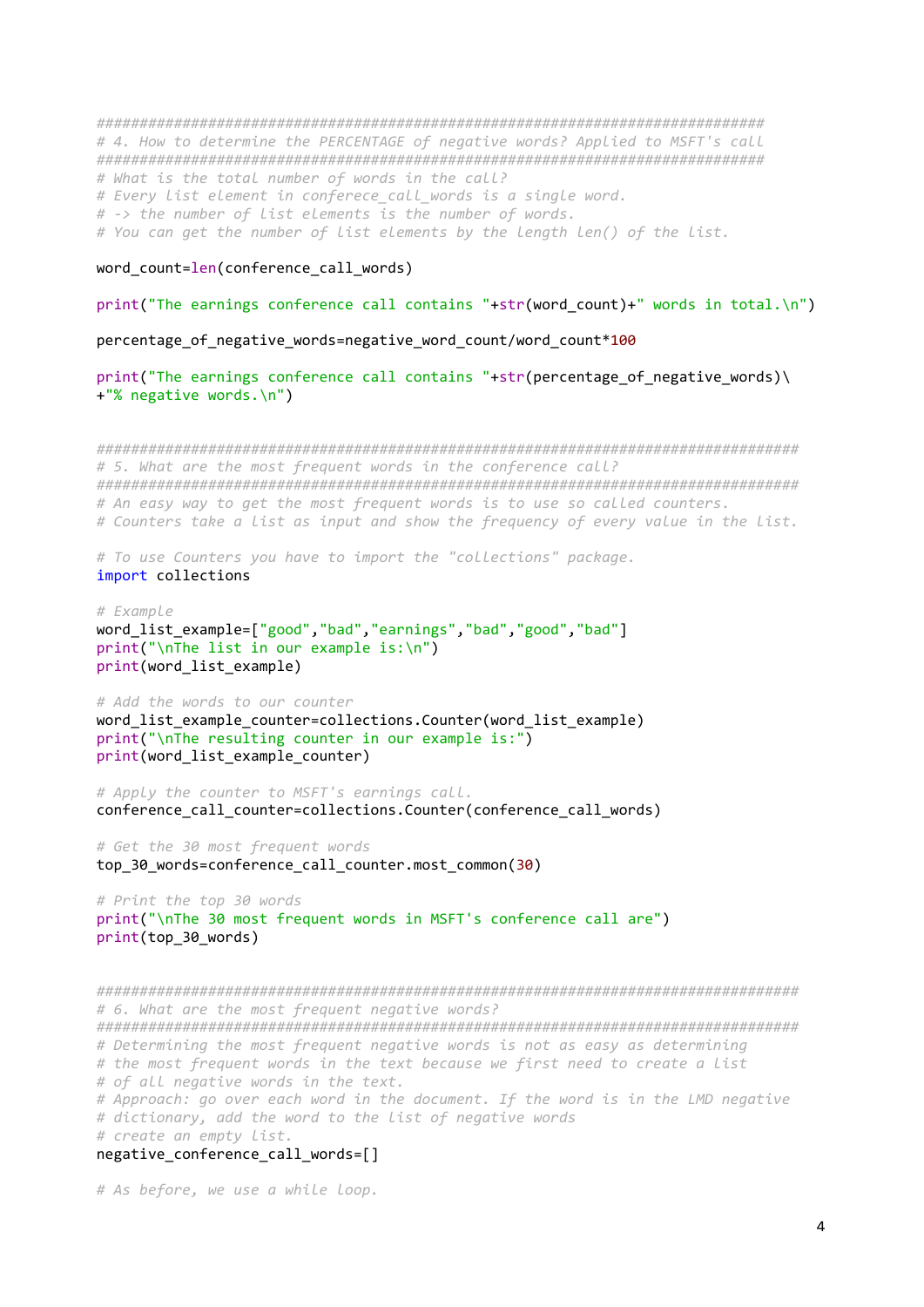# We know that there are 8348 words in the transcript. # Numbering in Python starts at 0 -> loops ends at i<=8347  $i=0$ while i<=8347: # Check whether word i of the text is a negative word. if conference call words[i] in negative words: negative conference call words.append(conference call words[i]) # continue with the next word of the text.  $i=i+1$ # Consistency check # From our counting of negative words, we know that there are 54 negative # words in the text. # Consequently, the list negative\_conference\_call\_words should have 54 elements. length negative call words=len(negative conference call words) print("\nThe list negative\_conference\_call\_words has "+\ str(length\_negative\_call\_words)+" elements.\n") # -> consistent. # What are the most frequent negative words? # -> apply the Counter commands from Step 5. conference call negative counter=collections.Counter(negative conference call words) # Get the 30 most frequent negative words. top 30 negative words=conference call negative counter.most common(30) # Print the top 30 negative words. print("\nThe 30 most negative frequent words in MSFT's conference call are") print(top 30 negative words) # Question is by far the most frequent negative words (29 instances). # While question may be negative in an annual report, it is unlikely to be # a negative word in an earnings call ("Next question, please."). # CONCLUSION: # check the most frequent tone words? Do they make economically sense? # If not, adjust the word list. ############################################################################### # 7. What should be done before running a textual analysis? # Cleaning/editing of the texts. # We do these operations on the text containing lower and upper case letters # to be better able to compare the edited and unedited version. ############################################################################### # 1. delete the document header # Microsoft FY20 Second Quarter Earnings Conference Call # Michael Spencer, Satya Nadella, Amy Hood # Wednesday, January 29, 2020 # Search for the last line of the document header match document header=re.search("Wednesday, January 29, 2020", conference call text) # get the position of this text within the text end coordinate document header=match document header.end() # keep the text after the header conference\_call\_text\_edited=conference\_call\_text[end\_coordinate\_document\_header:] # 2. delete the document footer, i.e. the "END" at the end of the document # Search for the line of "END" match document end=re.search("\nEND\n",conference call text edited) # get the position of "END" within the text

5